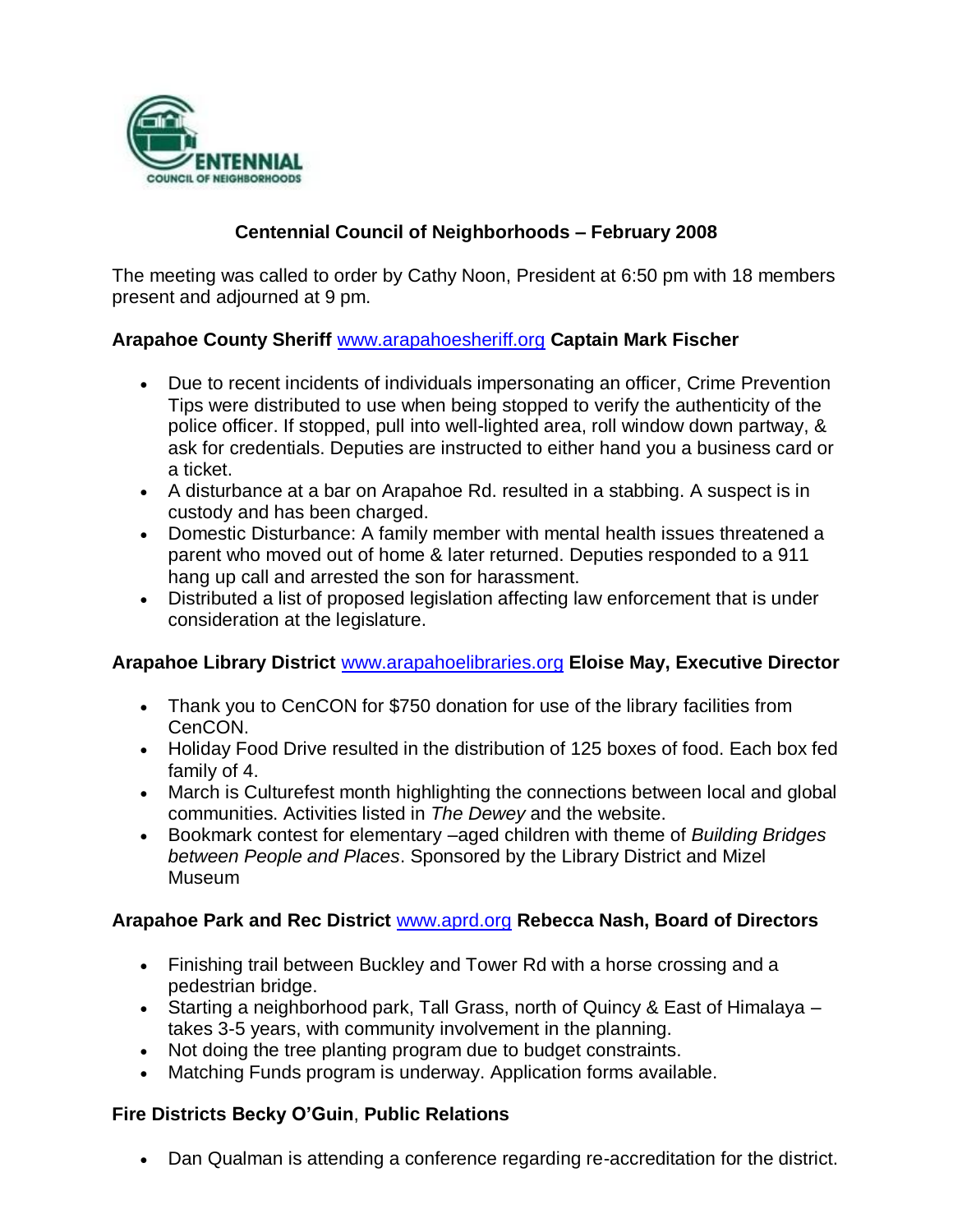- Household Chemical Roundup April 26, 9-3, Parker Fire District facility, 17601 E. Plaza Drive.
- March 18, joint Board Meeting of Parker and South Metro Fire Districts to receive the report on the study to merge the two organizations. It will begin with a work session at 5:30 pm at South Metro Administration Building.
- Parker Fire is offering a winter driving skills class for adults.
- Youth Summit on March 8 register online at assetsconnect.org
- All District Chiefs are supporting Capt. Shane Stewart's family. He lost his life in an accident in Weld County.
- [www.cfpd.org](http://www.cfpd.org/) [www.littletongov.org](http://www.littletongov.org/) [www.parkerfire.org](http://www.parkerfire.org/)  [www.southmetro.org](http://www.southmetro.org/)

## **South Suburban Park and Rec District** [www.sspr.org](http://www.sspr.org/) **Jean Flynn**

- Batting cages opened last weekend at Belleview and Windemere. Hours: M-F 4- 8:00 pm and Sat/Sun 12-8:00 pm.
- Miniature Golf Course opens March 8.
- During spring break, several activities are being offered: Sports and Splash Camps at all Rec Centers, Inline Hockey at Cornerstone Park, Art Camp at Goodson, Spring Break Nature Camp at South Platte Park.
- Blood Screenings 7:00 9:30 am: April 15, Lone Tree; April 16, Goodson; and April 17 at Buck Rec Center. The screening includes 30 different tests including the lipid profile. Twelve hours of fasting beforehand. \$40/person.
- Holly Tennis Center Carnival: Free, May 3, 10-12 noon, Arapahoe & Krameria. Pre-registration on website, have your serve analyzed. Other games and contests for age 6 and up.
- South Suburban Board election in May. 4 polling place with one incumbent and one open seat.

# **Jim Dyer, Arapahoe County Commissioner**

- Closing on Open Space along the High Line Canal. A working group to preserve the High Line Canal has been put together. Communication with other entities is taking place. Open Space funding is being used.
- Public Works transition with Centennial is underway.
- Conservation Easement: purchased a 1200-acre ranch for \$3.1 million to set aside in perpetuity from development. The site has riparian opportunities. The County Commissioners have made a decision to do large acreage purchases rather than piecemeal. Conservation easements do not always allow public access. The property will be left in its natural state. The fund for the property came from the County Open Space Fund, Great Outdoors Colorado and grants from the Natural Resources Conservation Service.

# **City of Centennial** [www.centennialcolorado.com](http://www.centennialcolorado.com/) **Gail Carissimi, Citizen Liaison**

- The Home Rule Charter newsletter has been mailed. Electronic version will be on website.
- Ward II meeting on February 27 at Koelbel Library. Topics included are new Civic Center & Home Rule Charter.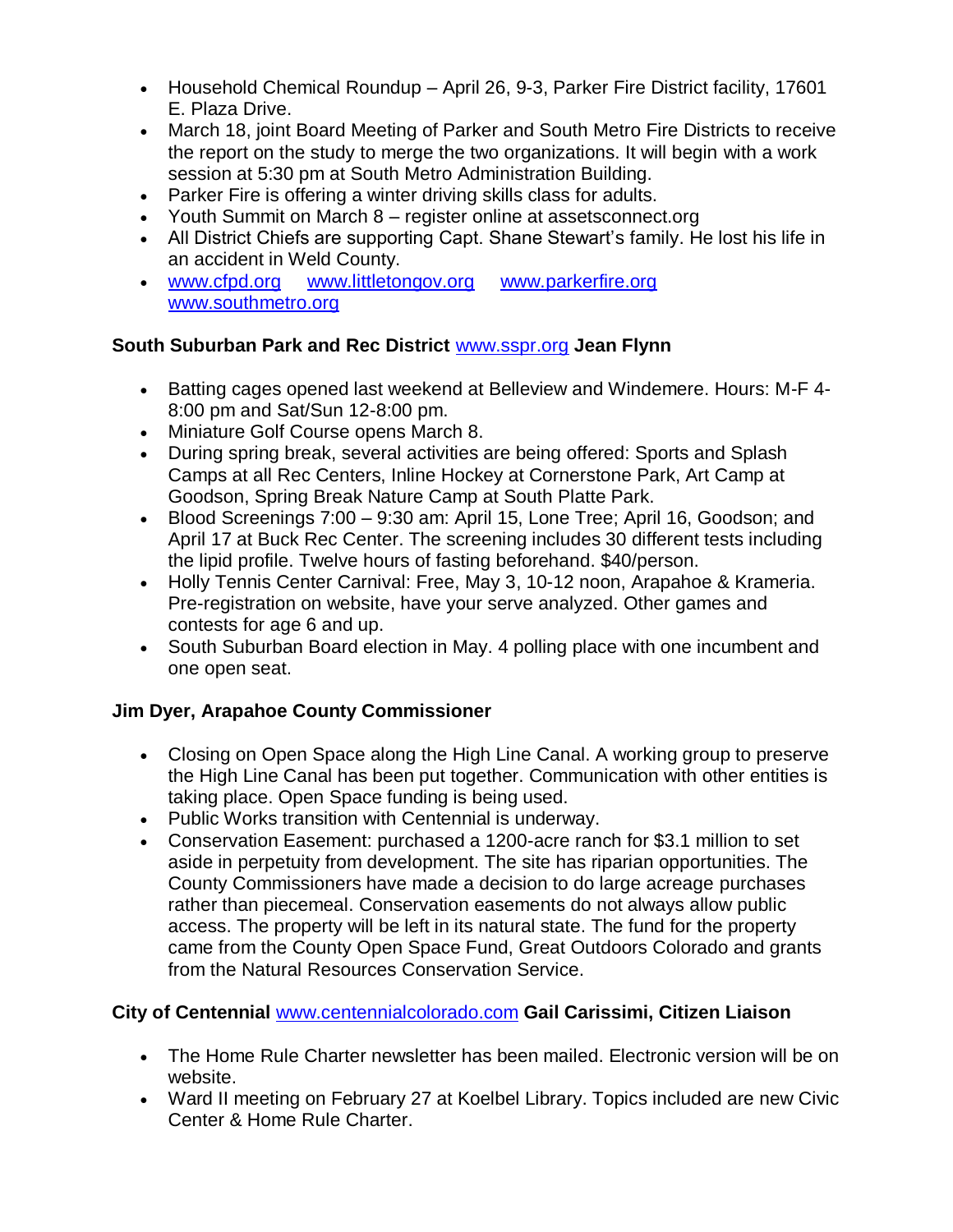- Civic Center purchase was approved by Council. It is the Westerra building east of the current office location.
- Ward I meeting, March 6, 6:30 pm at Southglenn Library Streets at Southglenn, purchase of new Civic Center, Mike Connor will speak about future construction at the intersection of Arapahoe & University.
- Cochlear will relocate their US headquarters to Centennial on E. Peakview adjacent to new Civic Center.
- Lifetime Fitness project will be heard at Planning & Zoning on Feb. 27. It is on the Council agenda on March 17.
- The Mayor & the City encourage Centennial  $7<sup>th</sup>$  grade students to enter an essay contest, "If I were Mayor", sponsored by Colorado Municipal League (CML) and COLOTRUST. Winner will read their essay at a statewide meeting of CML.
- Council Member Habig spoke about the purchase of the new Civic Center building and surrounding property.

### **Centennial Home Rule Charter Discussion**

- A PowerPoint presentation narrated by Cathy Noon, Chair of the Home Rule Commission, was given. It covered the major elements contained in the Charter. An in depth discussion of the Charter included a Question and Answer session. Members of the Charter Commission are available for presentations to HOA's.
- Questions covered topics such as recall elections; a campaign to educate the voters about the Charter; what vote count is required to pass the Charter (simple majority); what triggers how many times an issue comes before the Council for a vote; clarifying the difference between an ordinance, resolution & motion; what is a Council consent agenda; date of adoption of home rule by other cities; felonies committed by candidates for Council or by Council Members; & fees.

### **CenCON Business**

### **Cathy Noon, President**:

- CAI workshop on March 6, free, at West Ridge Rec Center, Highland Ranch. It will cover covenants and code enforcement.
- The City Planning Department thanked CenCON for its suggestions for the Neighborhood Resource Guide.
- It is time for dues notices to go out to renew membership in CenCON.

# **Rhonda Livingston, President Pro-Tem**

The text for the CenCON brochure will be sent to a graphic artist.

# **Ron Podboy, 1st Vice-President, Membership:**

 Letters have been sent out to Homestead Farms II, South Winds, and Glenn Oaks to solicit membership.